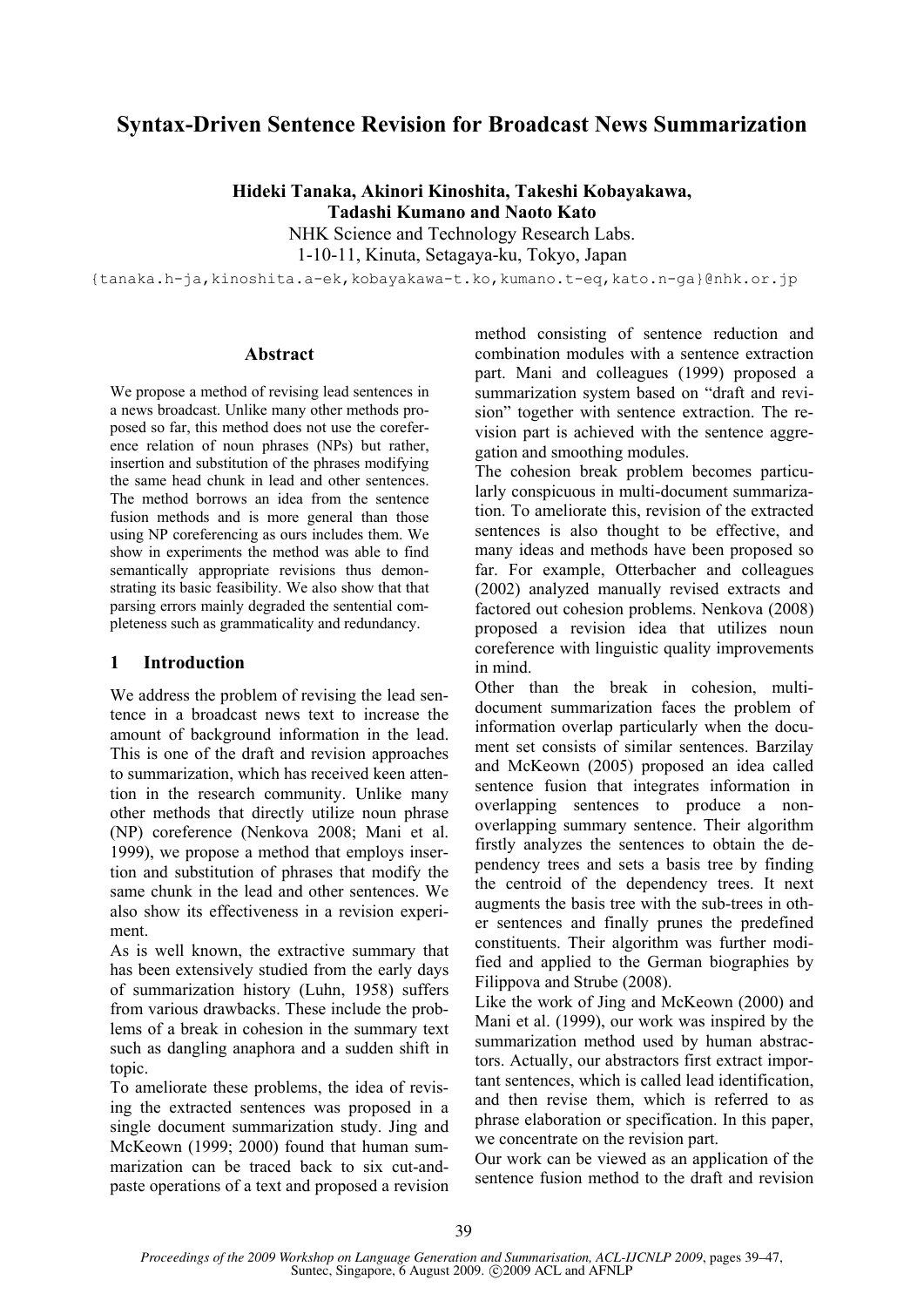approach to a single Japanese news document summarization. Actually, our dependency structure alignment is almost the same as that of Filippova and Strube (2008), and our lead sentence plays the role of a basis tree in the Barzilay and McKeown approach (2005). Though the idea of sentence fusion was developed mainly for suppressing the overlap in multi-document summarization, we consider this effective in augmenting the extracts in a single-document summarization task where we face less overlap among sentences.

Before explaining the method in detail, we will briefly introduce the Japanese dependency  $\frac{1}{1}$ structure on which our idea is based. The dependency structure is constructed based on the bunsetsu chunk, which we call "chunk" for simplicity. The chunk usually consists of one content-bearing word and a series of function words. All the chunks in a sentence except for the last one modify a chunk in the right direction. We call the modifying chunk the modifier and the modified chunk the head. We usually span a directed edge from a modifier chunk to the head  $chunk<sup>2</sup>$ . Our dependency tree has no syntactic information such as subject or object.

### **2 Broadcast news summarization**

Tanaka et al. (2005) showed that most Japanese broadcast news texts are written with a three-part structure, i.e., the lead, body, and supplement. The most important information is succinctly mentioned in the lead, which is the opening sentence(s) of a news story, referred to as an "article" here. Proper names and details are sometimes avoided in favor of more abstract expressions such as "big insurance company." The lead is then detailed in the body by answering who, what, when, where, why, and how, and proper names only alluded to in the lead appear here. Necessary information that was not covered in the lead or the body is placed in the supplement.

The research also reports that professional news abstractors who are hired for digital text services summarize articles in a two-step approach. First, they identify the lead sentences and set it (them) as the starting point of the summary. As the average lead length is 95 characters and the al-

lowed summary length is about 115 characters (or 150 characters depending on the screen design), they revise the lead sentences using expressions from the remainder of the story.

We see here that the extraction and revision strategy that has been extensively studied by many researchers for various reasons was actually applied by human abstractors, and therefore, the strategy can be used as a real summarization model. Inspired by this, we decided to study a news summarization system based on the above approach. To develop a complete summarization system, we have to solve three problems: 1) identifying the lead, body, and supplement structure in each article, 2) finding the lead revision candidates, and 3) generating a final summary by selecting and combining the candidates.

We have already studied problem 1) and showed that automatic recognition of three tags with a decision tree algorithm reached a precision over 92% (Tanaka et al. 2007). We then moved to problem 2), which we discuss extensively in the rest of this paper.

## **3 Manual lead revision experiment**

To see how problem 2) in the previous section could be solved, we conducted a manual leadrevision experiment. We asked a native Japanese speaker to revise the lead sentences of 15 news articles using expressions from the body section of each article with cut-and-paste operations (insertion and substitution) of bunsetsu chunk sequences. We refer to chunk sequences as phrases. We also asked the reviser to find as many revisions as possible.

In the interview with her, we found that she took advantage of the syntactic structure to revise the lead sentences. Actually, she first searched for the "same" chunks in the lead and the body and checked whether the modifier phrases to these chunks could be used for revision. To see what makes these chunks the "same," we compared the syntactic head chunk of the lead and body phrases used for substitution and insertion.

Table 1 summarizes the results of the comparison in three categories: perfect match, partial match (content word match), and different.

The table indicates that nearly half of the head chunks were exactly the same, and the rest contained some differences. The second row shows the number where the syntactic heads had the same content words but not the same function words. The pair 会談し kaidan-shi 'talked' and 会談しました kaidan-shi-mashi-ta 'talked' is an

<sup>&</sup>lt;sup>1</sup> This is the kakari-uke (modifier-modifiee) relation of Japanese, which differs from the conventional dependency relation. We use the term dependency for convenience in this paper.

 $2^2$  This is the other way around compared to the English dependency such as in Barzilay and McKeown (2005).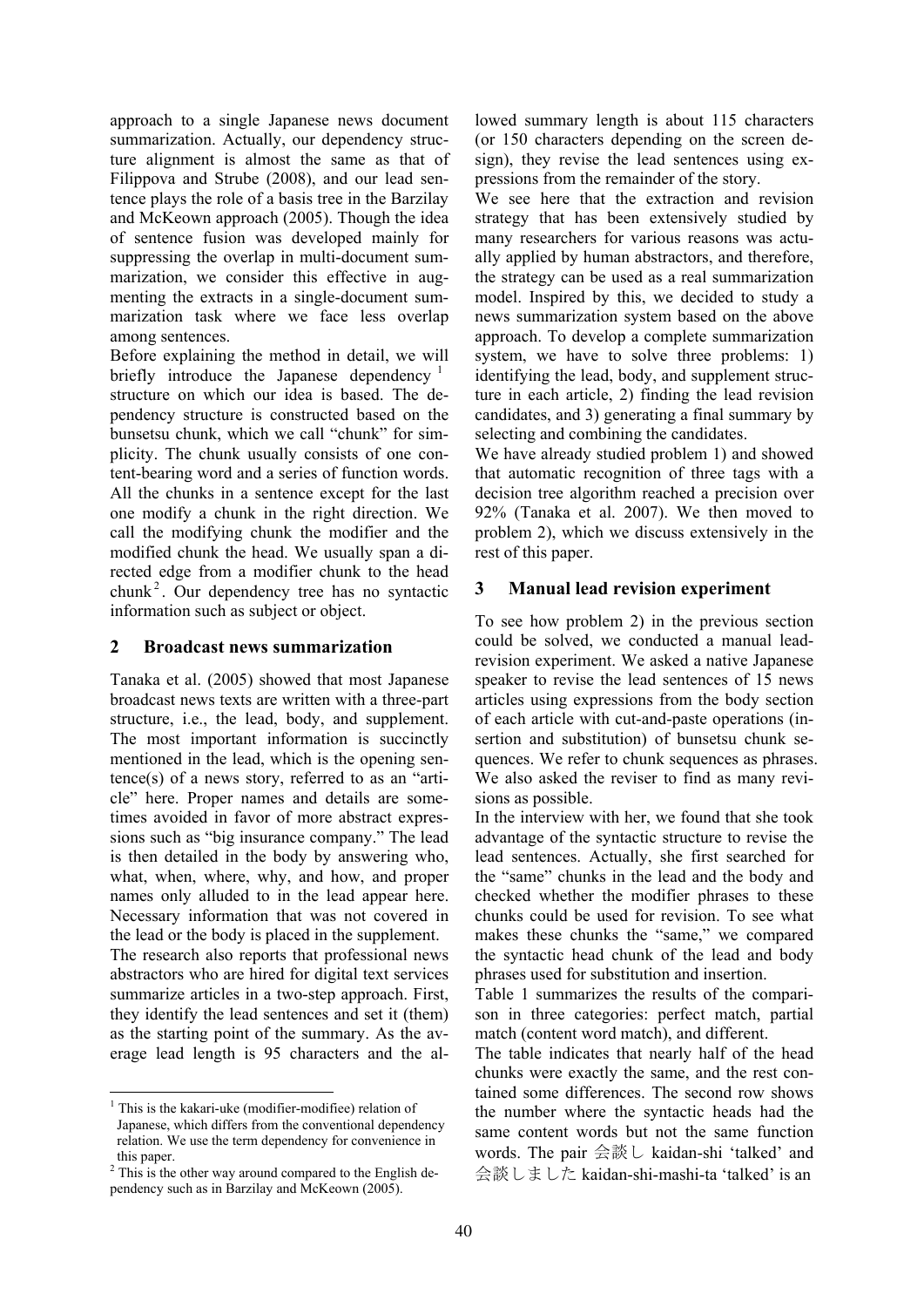|           | Ins. | Sub. | Total |
|-----------|------|------|-------|
| Perfect   |      |      |       |
| Partial   |      |      | 12    |
| Different |      |      |       |
| Total     |      |      |       |

Table 1. Degree of syntactic head agreement

example. These are the syntactic and aspectual variants of the same verb 会談する kaidan-suru 'talk.'

The third row represents cases where the syntactic heads had no common surface words. We found that even in this case, though, the syntactic heads were close in some way. In one example, there was accordance in the distant heads, for instance, in the pair 見つかった mitsuka-tta 'found' and 一部の ichibu-no 'part of.' In this case, we can find the chunk 見つかった mitsuka-tta 'found' at a short edge distance from  $\overline{\phantom{a}}$ 部の ichibu-no 'part of.' Based on the findings, we devised a lead sentence revision algorithm.

### **4 Revision algorithm**

#### **4.1 Concept**

We explain here the concept of our algorithm and show an example in Figure 1. We have a lead sentence and a body sentence, both of which have the "same" syntactic head chunk, 到着しま した, touchaku-shima-shi-ta, 'arrived.'

The head chunk of the lead has two phrases (underlined with thick lines in Figure 1) that directly modify the head. We call such a phrase a *maxi*mum phrase of a head<sup>3</sup>. Like the lead sentence, the body sentence also has two maximum phrases. In the following part, we use the term phrase to refer to a maximum phrase for simplicity.

By comparing the phrases in Figure 1, we notice that the following operations can add useful information to the lead sentence; 1) inserting the first phrase of the body will supply the fact the visit was on the  $4<sup>th</sup>$ , 2) substituting the first phrase of the lead with the second one in the body adds the detail of the IAEA team. This revision strategy was employed by the human reviser mentioned in section 2, and we consider this to be effective because our target document has a so-called inverse pyramid structure (Robin and McKeown 1996), in which the first sentence is elaborated by the following sentences.



Figure 1. Concept of revision algorithm

Further analyzing the above fact, we devised the lead sentence revision algorithm below. We present the outline here and discuss the details in the next section. We suppose an input pair of a lead and a body sentence that are syntactically analyzed.

1) Trigger search

We search for the "same" chunks in the lead and body sentences. We call the "same" chunks *triggers* as they give the starting point to the revision.

2) Phrase alignment

We identify the maximum phrases of each trigger, and these phrases are aligned according to a similarity metric.

3) Substitution

If a body phrase has a corresponding phrase in the lead, and the body phrase is richer in information, we substitute the body phrase for the lead phrase.

4) Insertion

If a body phrase has no counterpart in the lead, that is, the phrase is floating, we insert it into the lead sentence.

Our method inserts and substitutes any type of phrase that modifies the trigger and therefore has no limitation in syntactic type. Although NP elaboration such as in (Nenkova 2008) is of great importance, there are other useful syntactic types for revision. An example is the adverbial phrase insertion of time and location. The insertion of the phrase  $4 \text{ } \square$  yokka 'on the  $4^{\text{th}}$  in figure 1 indeed adds useful information to the lead sentence.

#### **4.2 Algorithm**

The overall flow of the revision algorithm is shown in Algorithm 1. The inputs are a lead and a body sentence that are syntactically parsed, which are denoted by *L* and *B* respectively.

The whole algorithm starts with the all-trigger search in step 1. Revision candidates are then found for each trigger pair in the main loop from steps 2 to 6. The revision for each trigger pair is

<sup>&</sup>lt;sup>3</sup> To be more precise, a maximum phrase is defined as the maximum chunk sequence on a dependency path of a head.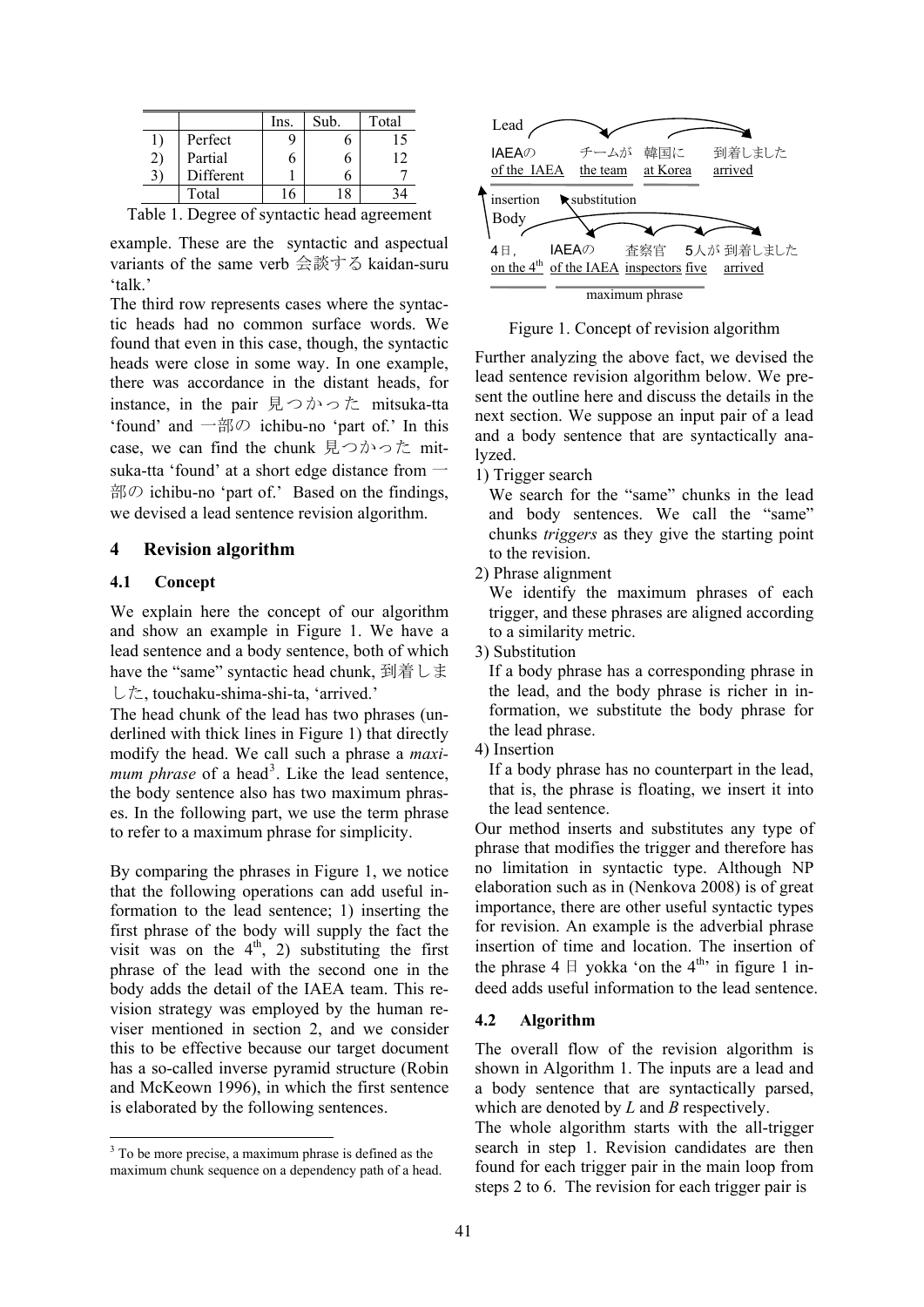Algorithm  $1<sup>4</sup>$  (Left figures are the step numbers.)

| 1: | find all trigger pairs between $L$ and $B$ and             |
|----|------------------------------------------------------------|
|    | store them in $T$ .                                        |
|    | $T=\{(l, b): l \approx b, l \in L \text{ and } b \in B\}$  |
| 2: | for all $(l, b) \in T$ do                                  |
|    | find l's max phrases and store in $P_l$ .                  |
|    | $P_{\overline{C}}\{p_i; p_i \in \text{max phrase of } l\}$ |
| 3: | do the same for trigger $b$                                |
|    | $P_b = \{p_b : p_b \in \text{max phrase of } b\}$          |
| 4: | align phrases in $P_l$ and $P_b$ and store                 |
|    | result in $\overline{A}$                                   |
|    | $A = \{ (p_b, p_b) ; p_l \leftrightarrow p_b,$             |
|    | $p_l \in P_l, p_b \in P_b$                                 |
| 5: | for all $(p_l, p_b) \in A$ do                              |
|    | follow Table 2                                             |
|    | end for                                                    |
| 6: | end for                                                    |

|                                |                                               |                     | Body                 |
|--------------------------------|-----------------------------------------------|---------------------|----------------------|
|                                |                                               | $p_b = \varnothing$ | $p_b \neq \emptyset$ |
| Lead                           |                                               | 4: no op.           | 1: insertion         |
|                                | $p_l = \varnothing$<br>$p_l \neq \varnothing$ | $3:no$ op.          | 2: substitution      |
| Table 2. Operations for step 5 |                                               |                     |                      |

found based on the idea in the previous section in steps 4 and 5. Now we explain the main parts.

Step 1: trigger chunk pair search

We first detect the trigger pairs in step 1 that are the base of the revision process. What then can be a trigger pair that yields correct revisions? We roughly define trigger pairs as the "coreferential" chunk pairs of all parts of speech, i.e., the parts

of speech that point to the same entity, event, action, change, and so on.

Notice that the term coreferential is used in an extended way as it is usually used to describe the phenomena in noun group pairs (Mitkov, 2002).

The chunk 到着しました touchaku-shimashita 'arrived' and IAEA の IAEA-no 'of the IAEA' in Figure 1 are examples.

Identifying our coreferential chunks is even harder than the conventional coreference resolution, and we made a simplifying assumption as in Nenkova (2008) with some additional conditions that were obtained through our preliminary experiments.

- (1) Assumption: Two chunks having the same surface forms are coreferential.
- (2) Conditions for light verb (noun) chunks: Agreement of modifying verbal nous is fur-

ther required for chunks whose content words consist only of light verbs such as  $\ddot{\phi}$ る aru 'be' and なる naru 'become': these chunks themselves have little lexical meaning. The agreement is checked with the hand-crafted rules. Similar checks are applied to chunks whose content words consist only of light nouns such as  $\subseteq \geq$  koto ('koto' makes the previous verb a noun) .

- (3) Conditions for verb inflections: a chunk that contains a verb usually ends with a function word series that indicates a variety of information such as inflection type, dependency type, tense, aspect, and modality. Some information such as tense and aspect is vital to decide the coreference relation (exchanging the modifier phrases "arrive" and "will arrive" will likely bring about inconsistency in meaning), although some is not. We are in the process of categorizing function words that do not affect the coreference relation and temporally adopted the empirically obtained rule: the difference in verb inflection between the te-form (predicate modifying form) and dictionary form (sentence end form) can be ignored.
	- Step 4: phrase alignment

We used the surface form agreement for similarity evaluation. We applied several metrics and explain them one by one.

1) Chunk similarity *t*, *s*

 $t, s: x, y \in \text{chunk} \rightarrow [0, 1].$ Function *t* is the Dice coefficient between the set of content words in *x* and those in *y*. The same coefficient calculated with all words (function and content words) is denoted as *s*.

2) Phrase absorption ratio

 $a: p_x, p_y \in \text{phrases} \rightarrow [0, 1]$ This is the function that indicates how many chunks in phrase  $p_x$  is represented in  $p_y$  and is calculated with *t* as in,

$$
a(p_x, p_y) := \frac{1}{|p_x|} \sum_{x \in p_x} \max_{y \in p_y} (t(x, y)).
$$

3) Alignment quality

With the above two functions, the alignment quallity is evaluated by the function

$$
g: p_x, p_y \in \text{phrases} \to [0, 1]
$$

$$
g(p_x, p_y) = \alpha a(p_x, p_y) + (1 - \alpha)s(x, y),
$$

 $\alpha \in [0,1],$ 

where the shorter phrase is set to  $p_x$  so that  $|p_x| < |p_y|$ . The variables *x* and *y* are the last

 $\frac{4}{\pi}$  The sign a  $\approx$  b means the chunk "a" and "b" are triggers. The sign  $p \leftrightarrow q$  means the phrases "p" and "q" are aligned.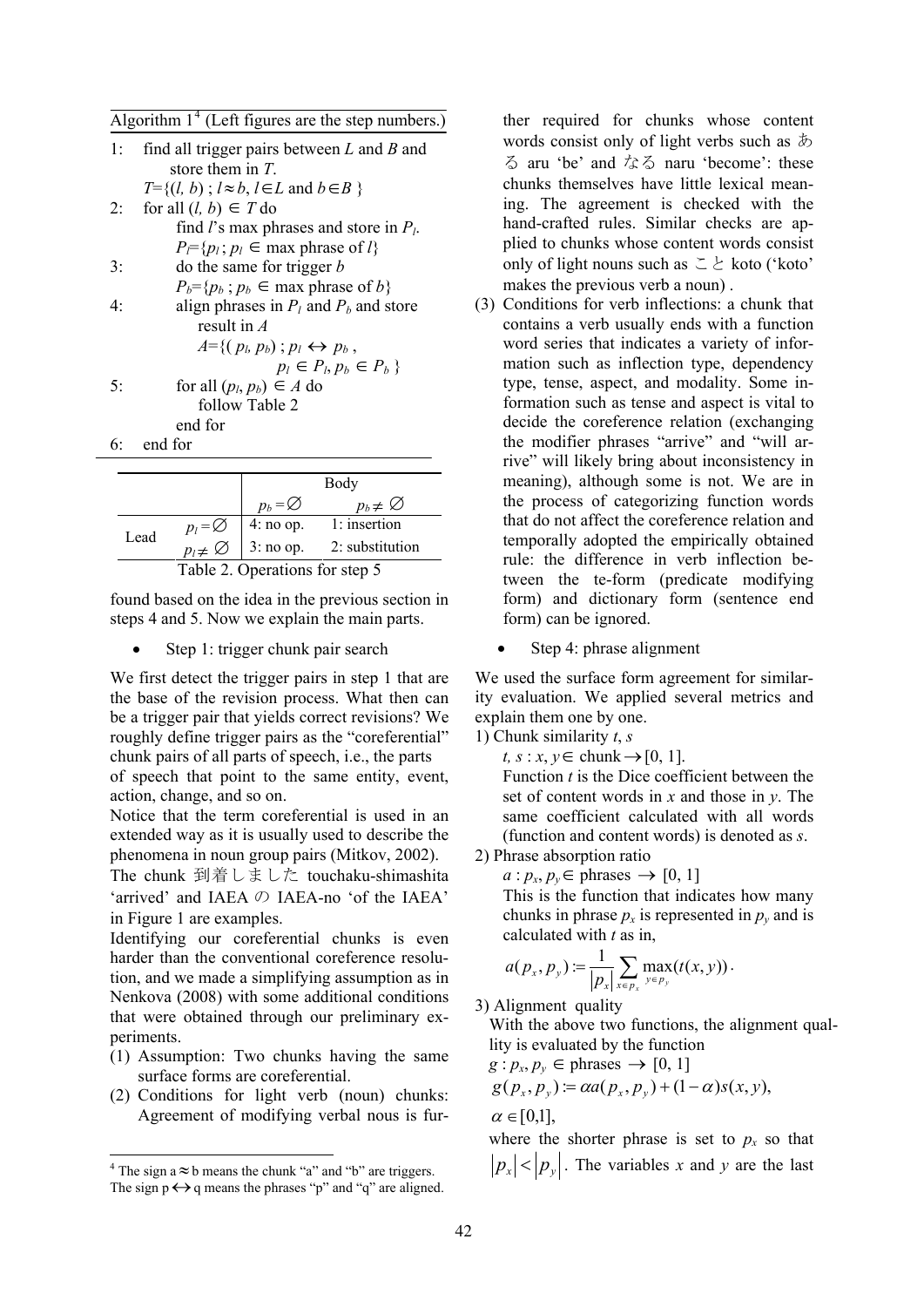chunks in  $p_x$  and  $p_y$ , respectively. Intuitively, the function evaluates how many chunks in the shorter phrase  $p_x$  are represented in  $p_y$  and how similar the last chunks are. The last chunk in a phrase, especially the function words in the chunk, determines the syntactic character of the phrase, and we measured this value with the second term of the alignment quality. The parameter  $\alpha$  is decided empirically, which was set at 0.375 in this paper.

In alignment, we calculated the score for all possible phrase combinations and then greedily selected the pair with the highest score. We set the minimum alignment score at 0.185; those pairs with scores lower than this value were not aligned.

Step 5 (Table 2, case 1): insertion

Step 5 starts either an insertion or substitution process, as in Table 2. If  $p_b \neq \emptyset$  (body phrase is not null) and  $p_l = \emptyset$  (lead phrase is null) in Table 2, the insertion process starts.

In this process, we check the following.

1) Redundancy check

Insertion may cause redundancy in information. As a matter of fact, redundancy often happens when there is an error in syntactic analysis. Suppose there are the same lead and body phrases that modify the same chunks in the lead and body sentences. If the lead phrase fails to modify the correct chunk because of an error, the body phrase loses the chance to be aligned to the lead phrase since they belong to different trigger chunks. As a result, the body phrase becomes a floating phrase and is inserted into the lead chunk, which duplicates the same phrase.

To prevent this, we evaluate the degree of duplication with the phrase absorption ratio *a* and allow phrase insertion when the score is below a predefined threshold  $\theta$ : we allow insertion when

 $a(p_h, L) < \theta, p_h \in \text{phrase}, L$  : lead sentence, is satisfied.

2) Discourse coherence check

Blind phrase insertion may invite a break in cohesion in a lead sentence. This frequently happens when the inserted phrase has words that require an antecedent. We then prepared a list of words that contain such contextrequiring words and forbid phrase insertions that contain words that are on the list. This list contains the pronoun family such as  $\subset \mathcal{D}$  ko-

kono 'this' and special adjectives such as 違う chigau 'different.'

3) Insertion point decision

The body phrase should be inserted at the proper position in the lead sentence to maintain the syntactic consistency. Because we dealt with single-phrase insertion here, we employed a simple heuristics.

Since the Japanese dependency edge spans from left to right as we mentioned in section 1, we considered that the right phrase of the inserted phrase is important to keep the new dependency from the inserted phrase to the trigger chunk. Because we already know the phrase alignment status at this stage, we follow the next steps to determine the insertion position in the lead of the insertion phrase.

- A) In the body sentence, find the nearest right substitution phrase  $p_r$  of the insertion phrase.
- B) Find the  $p_r$ 's aligned phrase in the lead  $p_r^L$ .
- C) Insert the phrase to the left of the  $p_r^L$ .
- D) If there is no  $p_r$ , insert the phrase to the left to the trigger.
- Step 5 (Table 2, case 2): substitution

If  $p_b \neq \emptyset$  and  $p_l \neq \emptyset$  in Table 2, the substitution process starts. This process first checks if each aligned phrase pair contains the same chunk other than the present trigger. If there is such a chunk, the substitution phrase is reduced to the subtree from the present trigger to the identical chunk. The newly found identical chunks are in trigger table *T*, and the remaining part will be evaluated later in the main loop. Owing to the phrase partitioning, we can avoid phrase substitutions which are in an inclusive relation.

The substitution candidate goes through three checks: information increase, redundancy, and discourse cohesion. As the latter two are almost the same as those in the insertion, we explain here the information increase. This involves checking whether the number of chunks in the body phrase is greater than that in the aligned lead phrase. This is based on the simple assumption that elaboration requires more words.

## **5 Revision experiments**

## **5.1 Data and evaluation steps**

## • Purpose

We conducted a lead revision experiment with three purposes. The first one was to empirically evaluate the validity of our simplified assump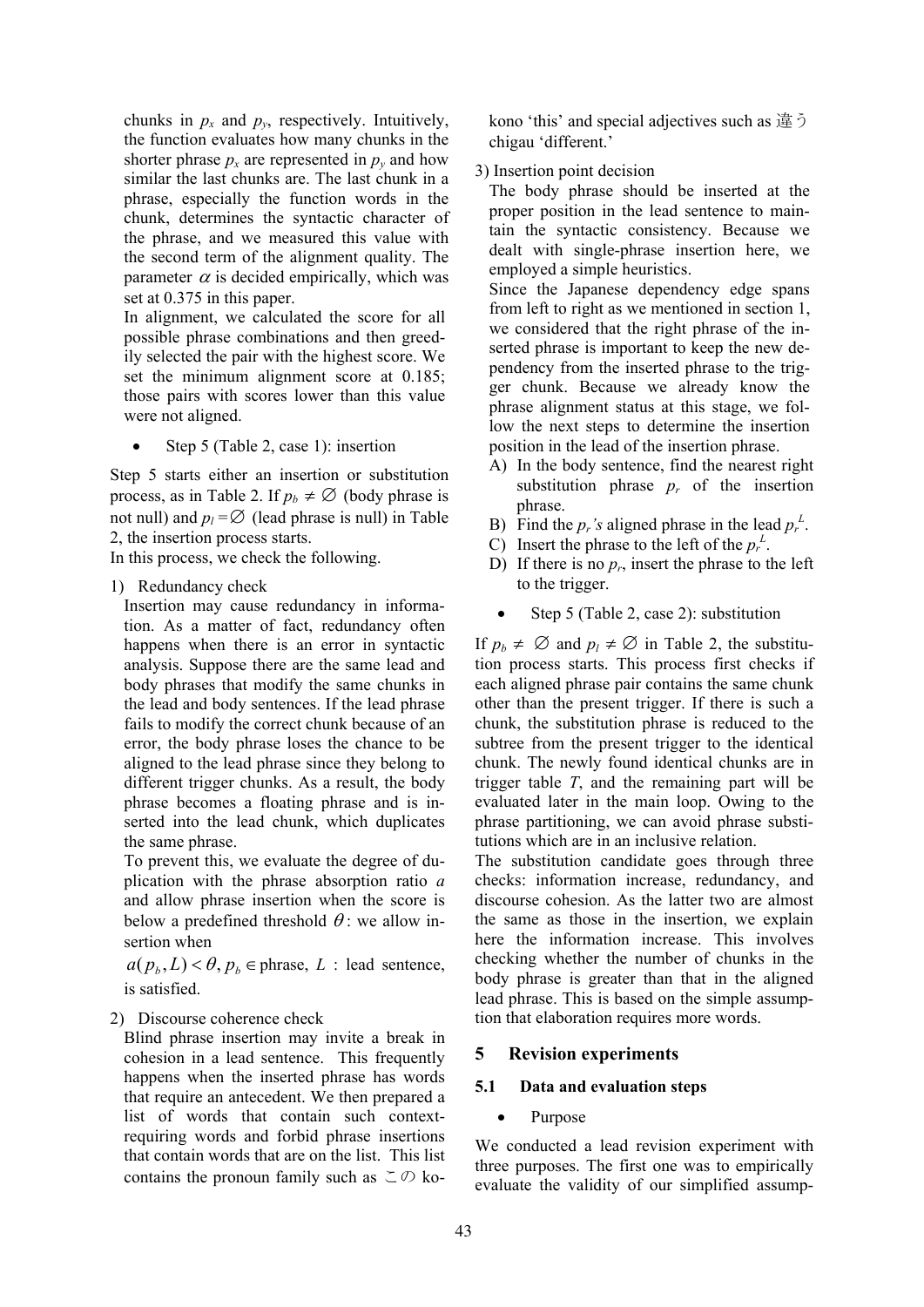tions: trigger identification and concreteness increase evaluation. For trigger identification, we basically viewed the identical chunks as triggers and added some amendments for light verbs (nouns) and verb inflections. For the check of an increase in concreteness, we assumed that phrases with more chunks were more concrete. However, these simplifications should be verified in experiments.

The second purpose was to check the validity of using the revision phrases only in body sentences and not in the supplemental sentences.

The last one was to determine how ineffective the result is if the syntactic parsing fails. With these purposes in mind, we designed our experiment as follows.

• Data

A total of 257 articles from news programs broadcast on 20 Jan., 20 Apr., and 20 July in 2004 were tagged with lead, body, and supplement tags by a native Japanese evaluator. The articles were morphologically analyzed by Mecab (Kudo et al., 2003) and syntactically parsed by Cabocha (Kudo and Matsumoto, 2002).

Evaluator and evaluation detail

We prepared an evaluation interface that presents a lead with one revision point (insertion or substitution) that was obtained using the body and supplemental sentences to an evaluator.

A Japanese native speaker evaluated the results one by one with the above interface. We planned a linguistic evaluation like DUC2005 (Hoa Trang, 2005). Since their five-type evaluation is intended for multi-document summarization, whereas our task is single-document summarization, and we are interested in evaluating our questions mentioned above, we carried out the evaluation as follows. In future, we plan to increase the number of evaluation items and the number of evaluators.

| Concreteness | Score |
|--------------|-------|
| Decreased    |       |
| Unchanged    |       |
| Increased    |       |
|              |       |

Table 3. Evaluation of increased concreteness

| Completeness | Required operations | Score |
|--------------|---------------------|-------|
| Poor         | More than 2         |       |
| Acceptable   | One                 |       |
| Perfect      | None                |       |

Table 4. Sentential completeness

- E1) The evaluator judged if the revision was obtained from the lead and body sentences with or without parsing errors. Here, errors that did not affect the revision were not considered.
- E2) Second, she checked whether the revision was semantically correct or revised information matching the fact described in the lead sentence. Here, she did not care about the grammaticality or the improvements in concreteness of the revision; if the revision was problematic but manually correctable, it was judged as OK. This step evaluated the correctness of the trigger selection; wrong triggers, i.e., those referring to different facts produce semantically inconsistent revisions as they mix up different facts.

The following evaluation was done for those judged correct in evaluation step E2, as we found that revisions that were semantically inconsistent with the lead's facts were often too difficult to evaluate further.

- E3) Third, she evaluated the change in concreteness after revision with the revisions that passed evaluation E2. She judged whether or not the revision increased the concreteness of the lead in three categories (Table 3). Notice that original lead sentences are supposed to have an average score of 1.
- E4) Last, she checked the sentential completeness of the revision result that passed evaluation E2. They still contained problems such as grammatical errors and improper insertion position. Rather than evaluating these items separately, we measured them together for sentential completeness. At this time, we measured in terms of the number of operations (insertion, deletion, substitution) needed to make the sentence complete<sup>5</sup>.

As shown in Table 4, revisions requiring more than two operations are categorized as "poor," those requiring one operation are "acceptable," and those requiring no operations are "perfect." We employed this measure because we found that grading detailed items such as grammaticality and insertion positions at fine levels was rather difficult. We also found that native Japanese speakers can correct errors easily. Notice the lead sentences are perfect and are supposed

 <sup>5</sup> This was not an automatic process and may not be perfect. The evaluator simulated the correction in mind and judged whether it was done with one action.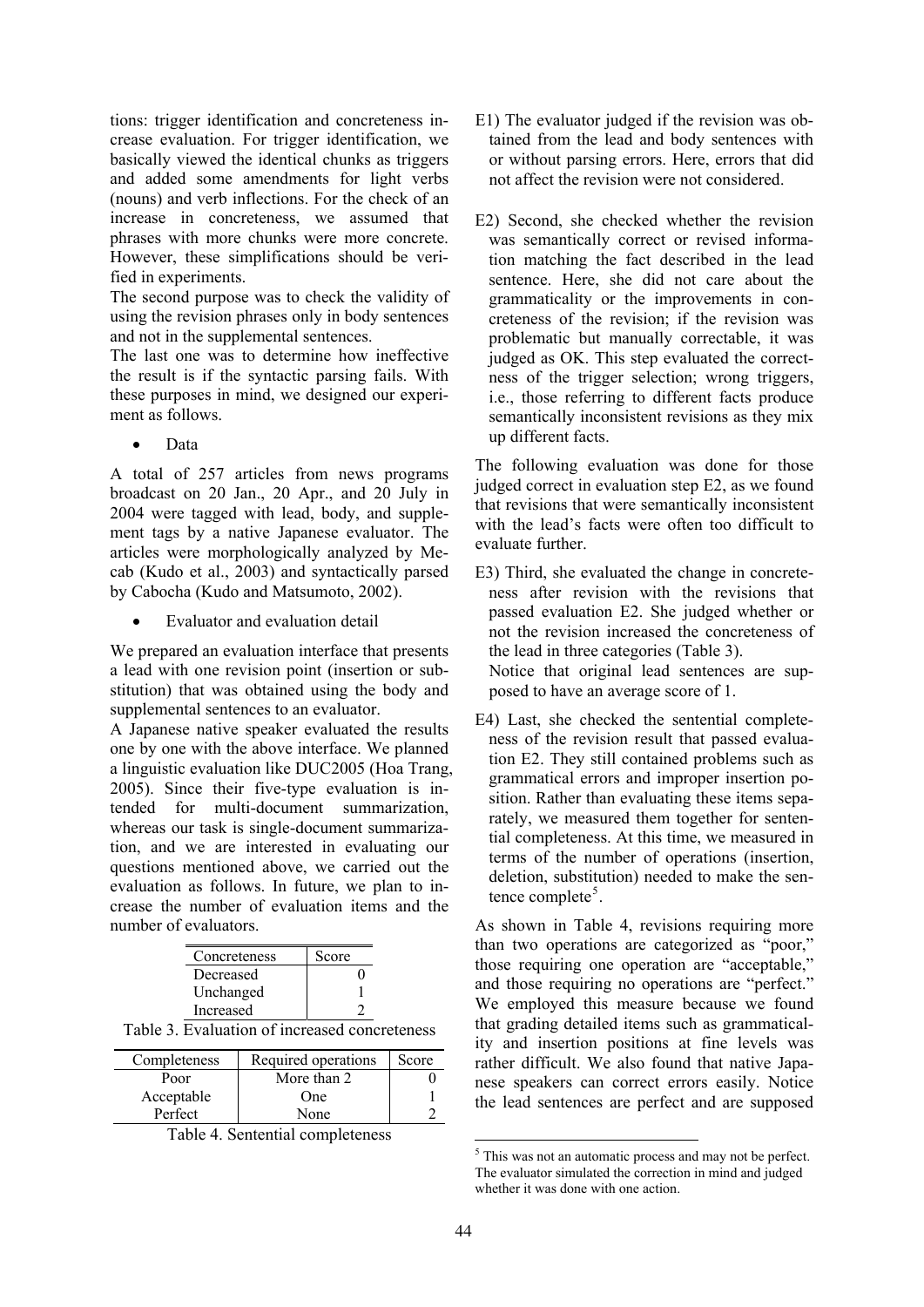to have an average score of 2 in sentential completeness. Since the revision does not improve the completeness further but elicits defects such as grammatical errors, it usually produces a score below 2. Some examples of the results with their scores are shown below. The underlined parts are the inserted body chunk phrases, and the parenthesized parts are the deleted lead chunks.

- 1) Concreteness 2, Completeness 2
- 民間団体の「コリア・ソサエティ」な どが主催する「朝鮮半島平和フォー ム」に(催しに)出席する… minkan-dantai-no 'private organization', koreasociety-nado-ga 'Korea Society and others', shusai-suru 'sponsored', chousen-hantouheiwa-forumu-ni 'Peace Forum in Korean Peninsula', (moyooshi-ni 'event'), shusseki-suru 'attend'
- 2) Concreteness 1, Completeness 2 部品に亀裂が入っているのが()見つ かった… buhin-ni 'to the parts' kiretsu-ga 'cracks', haitteiru-no-ga 'being there' (), mitsuka-tta 'found'
- 3) Concreteness 2, Completeness 0 ヘリコプターから地上二十メートルの <u>高さから</u>()落下し死亡しました。 Herikoputa-kara 'from a helicopter', chijou-nijumetoru-no-takasa-kara 'from 20 meters high' (), rakkashi 'fell and', shiboushima-shita 'killed'

Example 1 is the perfect substitution and had scores of 2 for both concreteness increase and completeness. Actually, the originally vaguely mentioned term 'event' was replaced by a more concrete phrase with proper names, 'Korean Peninsula Peace Forum sponsored by Korea Society and others.' Notice that this can be achieved by NP coreference based methods if they can identify that these two different phrases are coreferential. Our method does this through the dependency on the same trigger 出席する shusseki-suru 'attend.'

Example 2 is a perfect sentence, but its concreteness stayed at the same level. As a result, the scores were 1 for concreteness increase and 2 for completeness.

|                                          |               | Incorrect | Correct | Cor. Ratio |  |
|------------------------------------------|---------------|-----------|---------|------------|--|
| Parse                                    | Succ.         | 70        | 353     | 0.83       |  |
|                                          | Fail.         | 31        | 149     | 0.83       |  |
| Sent.                                    |               | 50        | 464     | 0.90       |  |
|                                          | Body<br>Supp. | 51        | 38      | 0.43       |  |
| Table 5. Results of semantic correctness |               |           |         |            |  |
|                                          |               |           |         |            |  |

| Score                                     |               |  |    |     | Ave. |
|-------------------------------------------|---------------|--|----|-----|------|
| Parse                                     | Succ.         |  | 55 | 298 | 1.84 |
|                                           | Fail.         |  | 19 | 129 | 1.86 |
| Sent.                                     |               |  | 61 | 402 | 1.86 |
|                                           | Body<br>Supp. |  | 13 | 25  | 1.66 |
| Table 6. Results of concreteness increase |               |  |    |     |      |
|                                           |               |  |    |     |      |

|       | Score |     |     |     | Ave. |
|-------|-------|-----|-----|-----|------|
| Parse | Succ. | 78  | 60  | 215 | 1.39 |
|       | Fail. | 66  | 55  | 28  | 0.74 |
| Sent. | Body  | 120 | 110 | 234 | 1.25 |
|       | Supp. | 24  |     | Q   | 6    |

Table 7. Results of sentential completeness

Actually, the original sentence that meant "They found a crack in the parts" was revised to "They found there was a crack in the parts," which did not add useful information. Example 3 has a grammatical problem although the revision supplied useful information.As a result, it had scores of 2 for concreteness increase and 0 for completeness. The added kara-case phrase (from phrase) 地上二十メートルの高さから chijouniju-metoru-no-takasa-kara 'from 20 meters high' is useful, but since the original sentence already has the kara-case ヘリコプターから herikoputa-kara 'from helicopter,' the insertion invited a double kara-case, which is forbidden in Japanese. To correct the error, we need at least two operations, and thus, a completeness score of 0 was assigned.

### **5.2 Results of experiments**

Table 5 presents the results of evaluation E2, the semantic correctness with the parsing status of evaluation E1 and the source sentence category from which the phrases for revision were obtained. Columns 2 and 3 list the number of revisions (insertions and substitutions) that were correct and incorrect and column 4 shows the correctness ratio. We obtained a total of 603 revisions and found that 30% (180/603) of them were derived with syntactic errors.

The semantic correctness ratio was unchanged regardless of the parsing success. On the contrary, it was affected by the source sentence type. The correctness ratio with the supplemental sentence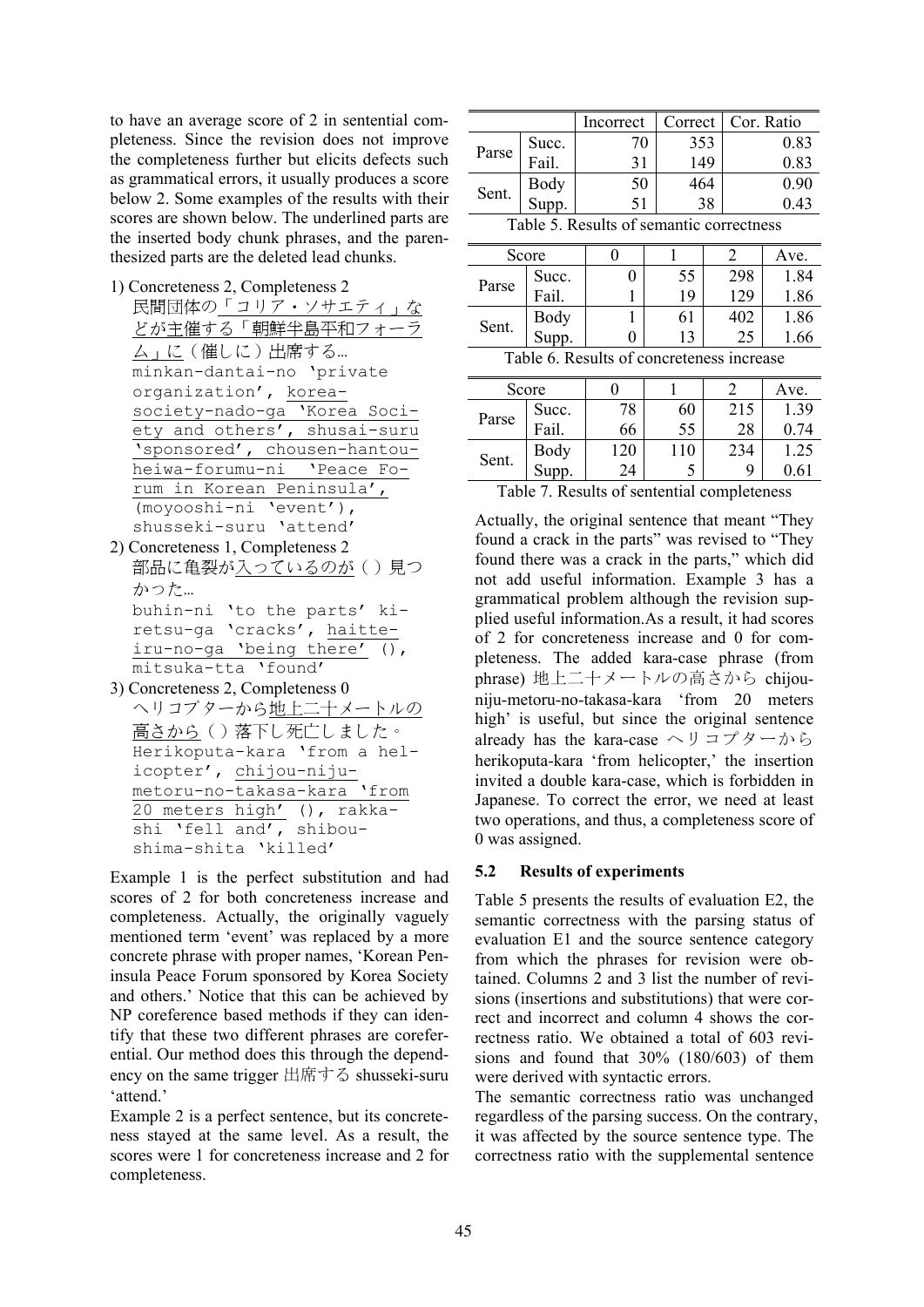was significantly $^6$  lower than that with the body sentence. Table 6 lists the results of the concreteness improvements with the parsing status and the source sentence type. Columns 2, 3 and 4 list the number of revisions that fell in the scores (0-2) listed in the first row. The average score in this table again was not affected by the parsing failure but was significantly affected by the source sentence category. The result with the supplement sentences was significantly worse than that with body sentences.

Table 7 lists the results of the sentential completeness in the same fashion as Table 6. The sentential completeness was significantly worsened by both the parsing failure and source sentence category.

These results indicate that the answers to the questions posed at the beginning of this section are as follows. From the semantic correctness evaluation, we infer that our trigger selection strategy worked well especially when the source sentence category was limited to the body.

From the concreteness-increase evaluation, the assumption that we made also worked reasonably well when the source sentence category was limited to the body.

The effect of parsing was much more limited than we had anticipated in that it did not degrade either the semantic correctness or the concreteness improvements. Parsing failure, however, degraded the sentential completeness of the revised sentences. This seems quite reasonable: parsing errors elicit problems such as wrong phrase attachment and wrong maximum phrase identification. The revisions with these errors invite incomplete sentences that need corrections. It is worth noting that cases sometimes occurred where a parsing error did not cause any problem in the revision. We found that the phrases governed by a trigger pair in many cases were quite similar, and therefore, the parser makes the same error. In that case, the errors are often offset and cause no problems superficially.

We consider that the sentential completeness needs further improvements to make an automatic summarization system, although the semantic correctness and concreteness increase are at an almost satisfactory level. Our dependencybased revision is expected to be potentially useful to develop a summarization system.

## **6 Future work**

Several problems remain to be solved, which will be addressed in future work. Obviously, we need to improve the parsing accuracy that degraded the sentential completeness in our experiments. Although we did not quantitatively evaluate the errors in phrase insertion position and redundancy, we could see these happening in the revised sentences because of the inaccurate parsing. Apart from this, we need to further refine the following problems.

Regarding the trigger selection, one particular problem we faced was the mixture of statements of different politicians in a news article. The statements were often included as direct quotations that end with the chunk 述べました nobemashi-ta 'said.' Our system takes the chunk as the trigger and does not care whose statements they are; thus, it ended up mixing them up. A similar problem happened when we had two different female victims of an incident in an article. Since our system has no means to distinguish them, the modifier phrases about these women were mixed up.

We think that we can improve our method by applying more general language generation techniques. An example is the kara-case collision that we explained in example 3 in section 5.1. The essence of the problem is that the added content is useful, but there is a grammatical problem. In other words, "what to say" is ok but "how to say" needs refinement. This particular problem can be solved by doing the case-collision check, and by synthesizing the colliding phrases into one. These can be better treated in the generation framework.

## **7 Conclusion**

We proposed a lead sentence revision method based on the operations of phrases that have the same head in the lead and other sentences. This method is a type of sentence fusion and is more general than methods that use noun phrase coreferencing in that it can add phrases of any syntactic type. We described the algorithm and the rules extensively, conducted a lead revision experiment, and showed that the algorithm was able to find semantically appropriate revisions. We also showed that parsing errors mainly degrade the sentential completeness such as grammaticality and repetition.

<sup>&</sup>lt;sup>6</sup> In this section, the "significance" was tested with the Mann-Whitney U test with Fisher's exact probability. We set the significance level at 5%.